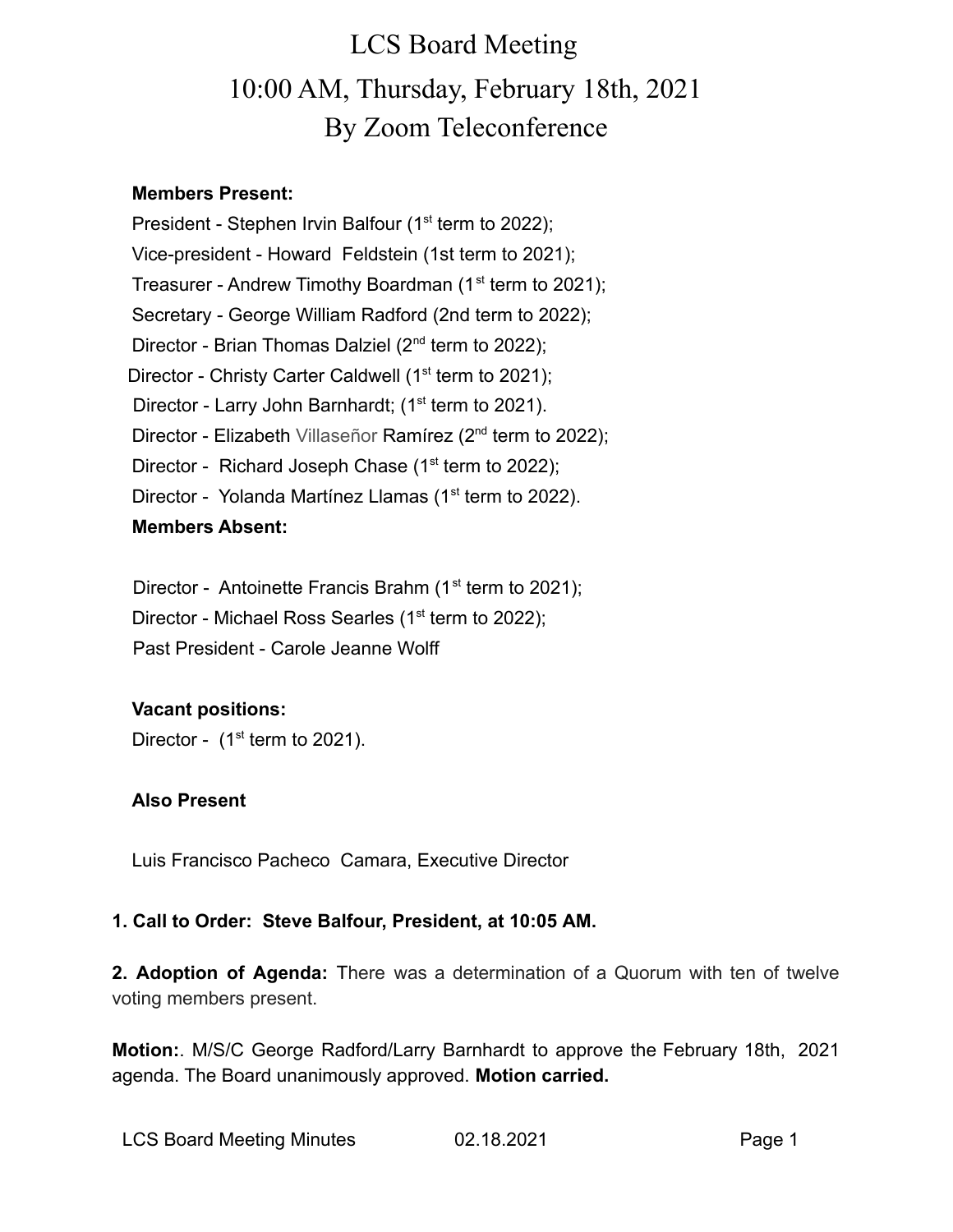### **3. President's Report: Steve Balfour**

Concerts in the Park The Brandon and James concert was almost sold out and very successful. One hundred and seventy-seven people attended. Upcoming Feb 28 Spencer and Effie: March Kim Kuzma

Impact of current Covid lockdown Activities requiring group attendance have been cancelled. Other services such as eye exams, the ATM and the office remain in operation.

### **4. Secretary's Report - George Radford**

The Minutes of the Board Meeting on January 21st, 2021.

- .**Motion** M/S/C George Radford/ Christy Caldwell to approve the minutes of the January 21st Board meeting. The Board unanimously approved. **Motion Carried.**
- **●** The AGM Minutes of August 20, 2020 have been delivered to Bancomer a couple of weeks ago. Still waiting for approval from Bancomer Head Office.
- **5. Treasurer's report:** Tim Boardman, Treasurer.

#### PreviousMonth

Results are close to budget. Both membership & donations below budget probably due to having to close early in the month. Good boost from class registrations, although some of the revenue probably belongs to classes to be held after January. Unrestricted funds at the end of the month amounted to \$1,102k, which represents approximately 3 months reduced operations.

#### Year to date [YTD]

N/A

**Motion:** M/S/C Tim Boardman/Larry Barnhardt to accept the February 2021 Treasurer's Board Report, Balance Sheet and other financial reports. Discussion. The Board unanimously approved. **Motion Carried.**

A public report is available in the LCS office.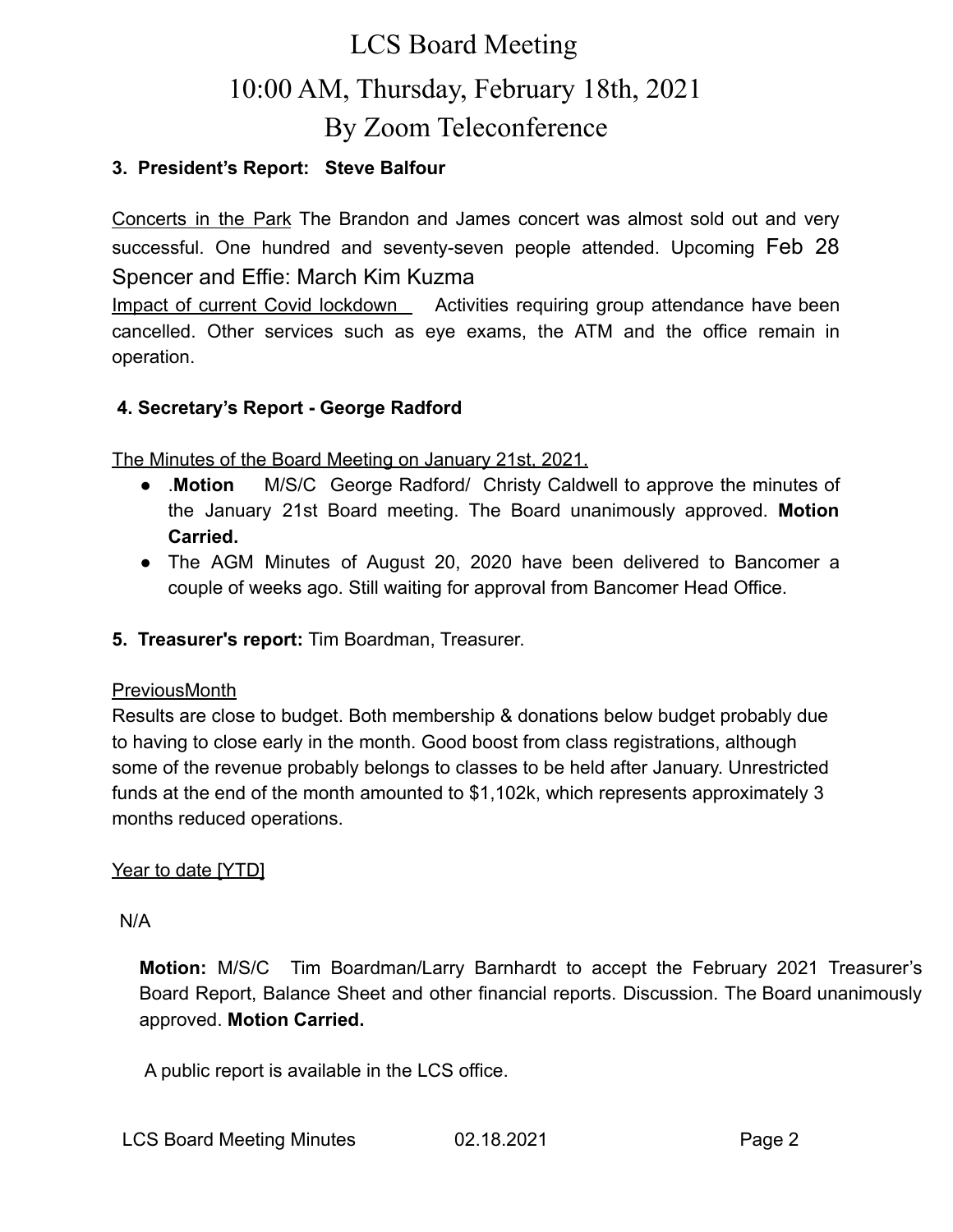### **6. Executive Director's Report - February, 2021. Luis Francisco Pacheco**

- The campus was closed from January 15th till February 12th due to the red button COVID 19 contingency emergency plan. That affected the membership renewal and forced us to cancel classes and rescheduled events.
- The campus reopened on February 13th.
- **Attendance by week**

| Jan 18 to<br><b>Jan 23</b> | 157 |
|----------------------------|-----|
| Jan 25 to<br>Jan 30        | 185 |
| Feb 2 to Feb<br>6          | 163 |
| Feb 8 to Feb<br>14         | 380 |

- The Development Director, Doug, and students for the TecMM are working on a program that will allow the LCS to administer campus entrance more efficiently.
- We are distributing the directories to businesses and members. The February magazine was an on-line version, and the march edition is going to be printed.
- The donations program is currently being updated, and all the thank you notes have been sent. We are updating letters and adjusting the renewal membership strategy. We are outlining a special appeal and sending it on February's last week.
- Open Circle will continue according to the schedule. Thirty-four people attended the February 14th conference.
- The Executive director, Development director, Education director, and Graphic designer have been evaluating the Givecloud platform. We have a good impression of this and consider it could resolve many of our problems.
- Send the AGM agenda to current members and a note to lapse members from December and January to renew in order to attend the AGM.
- As for education programs:
	- Spanish in action had three full groups that started in January. We had our first Driver's license class this year and helped at least 5 of those students to get their license in

LCS Board Meeting Minutes **02.18.2021** Page 3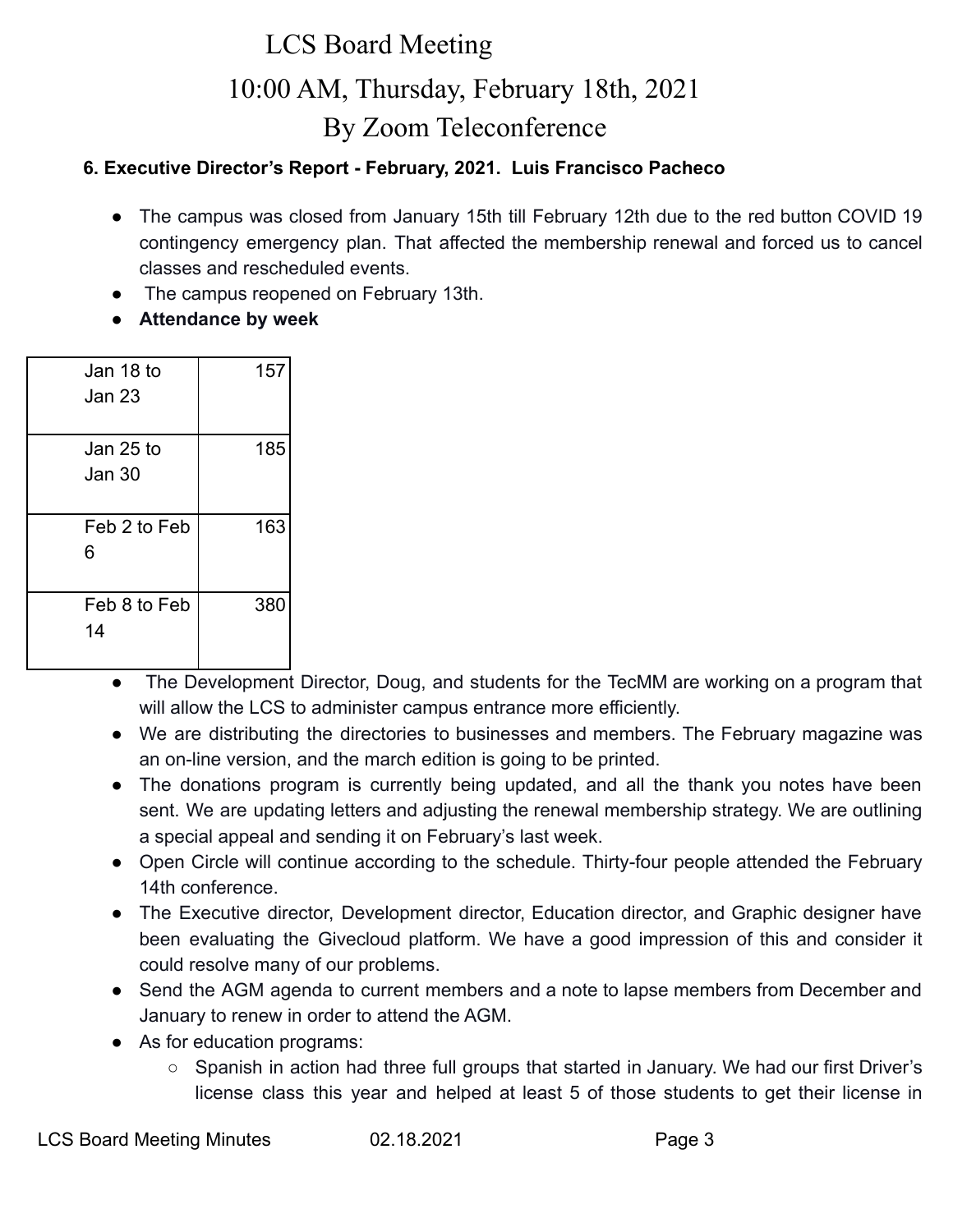# LCS Board Meeting

# 10:00 AM, Thursday, February 18th, 2021 By Zoom Teleconference

person. The new Workshop with Grandes Maestros (artisans) together with the Mudlarks group was announced. It will become a series. The Education director interviewed two possible new instructors for new classes.

- Student Aid Program: seven students just graduated. We included nine new students in the program. We have 36 students in the program nowadays.
- We are working on a Housekeeping annual plan. It will include Internal work regulations. The 2021 annual vacation plan was updated.

### ● **Count of member by Status**

| Membership Type                     | Count<br>as of | As of<br>2/1/20 | As of<br>$3/1/20$ 4/1/20 | As of          | As of<br>5/1/20 | As of<br>6/1/20 | As of<br>7/1/20 | As of<br>8/1/20 | As of<br>9/1/20 | As of | As of<br>10/1/20 11/1/20 12/1/20 | As of | As of<br>1/1/21 | As of<br>2/1/21 |
|-------------------------------------|----------------|-----------------|--------------------------|----------------|-----------------|-----------------|-----------------|-----------------|-----------------|-------|----------------------------------|-------|-----------------|-----------------|
| Admin                               | 1/1/20<br>0    | 0               | 0                        | 0              | 0               | 0               | 0               | 0               | 0               | 0     | 0                                | 0     | $0***$          | 0               |
| <b>Business Gold</b>                | 3              | 2               | 2                        | 2              | 2               | 3               | 3               | 3               | $\overline{2}$  | 2     | 2                                |       |                 |                 |
| Business Paladium                   | 1              | 2               | 2                        | 2              | 2               | 2               | 2               | 2               |                 |       |                                  |       | 0               | 0               |
| Business Platinum                   | 2              | $\overline{2}$  | 2                        | $\overline{2}$ | $\overline{2}$  |                 |                 |                 | O               | 0     | 0                                | 0     | 0               | 0               |
| Business Silver                     |                | 2               | 2                        | ı,             | 2               | 3               | 3               | 3               | 3               | 4     | 4                                | 4     | 3               | 3               |
| Business Titanium                   | $\sim$         | $\sim$          | $\sim$                   | $\sim$         | $\sim$          | 1               |                 | ٠               | $\overline{2}$  | 3     | 3                                | 3     | 3               | 3               |
| Employee                            | 1              |                 |                          |                |                 |                 |                 |                 |                 |       | 1                                |       | 1               | 1               |
| Honorary <sup>*</sup>               |                |                 |                          |                |                 |                 |                 |                 |                 | 3     | $\cdots$                         | **    | $\cdots$        | $\cdots$        |
| Life Member                         | 16             | 16              | 16                       | 16             | 16              | 16              | 16              | 15              | 15              | 15    | 15                               | 15    | 14              | 14              |
| Monthly Member                      | 91             | 177             | 154                      | 89             | 13              | 5               | 7               | 8               | 8               | 14    | 17                               | 16    | 22              | 15              |
| Regular Member                      | 2164           | 2191            | 2164                     | 2086           | 1972            | 1840            | 1723            | 1603            | 1499            | 1522  | 1470                             | 1434  | 1425            | 1323            |
| Senior Member                       | 322            | 337             | 349                      | 331            | 315             | 297             | 284             | 275             | 273             | 292   | 295                              | 297   | 295             | 276             |
| Student Member                      | 2              | 2               | 1                        | 2              |                 |                 |                 | 1               |                 |       | 0                                | 0     | 0               | 0               |
| Total                               | 2603           | 2732            | 2693                     | 2533           | 2326            | 2170            | 2042            | 1913            | 1805            | 1858  | 1808                             | 1772  | 1764            | 1636            |
|                                     |                |                 |                          |                |                 |                 |                 |                 |                 |       |                                  |       |                 |                 |
| Paid over 1000 in month prior (i.e. |                |                 |                          | 25             | 36              | 29              | 18              | 12              | 30              | 20    | 23                               | 9     | 16              | 2               |
| paid in March-for "as of 4/1")      |                |                 |                          |                |                 |                 |                 |                 |                 |       |                                  |       |                 |                 |

 $\circ$ 

**7. AGM, March 16th** The meeting will be conducted using ZOOM.

- Board participants are requested to prepare and pre-record their segments.
- Larry and Steve will prepare a presentation to occupy the  $\frac{1}{2}$  hour before the meeting is convened.
- Howard Feldstein and Antoinette Brahm will not be standing for election.

## **8. Mexican Advisory Council - Larry Barnhardt**

- The target number for participants is 5 members.
- Alfredo is working on Committee processes
- Larry will invite the selected members to a future Board meeting

## **9. Membership Committee - Brian Dalziel**

● 15 volunteers are making calls to lapsed members.